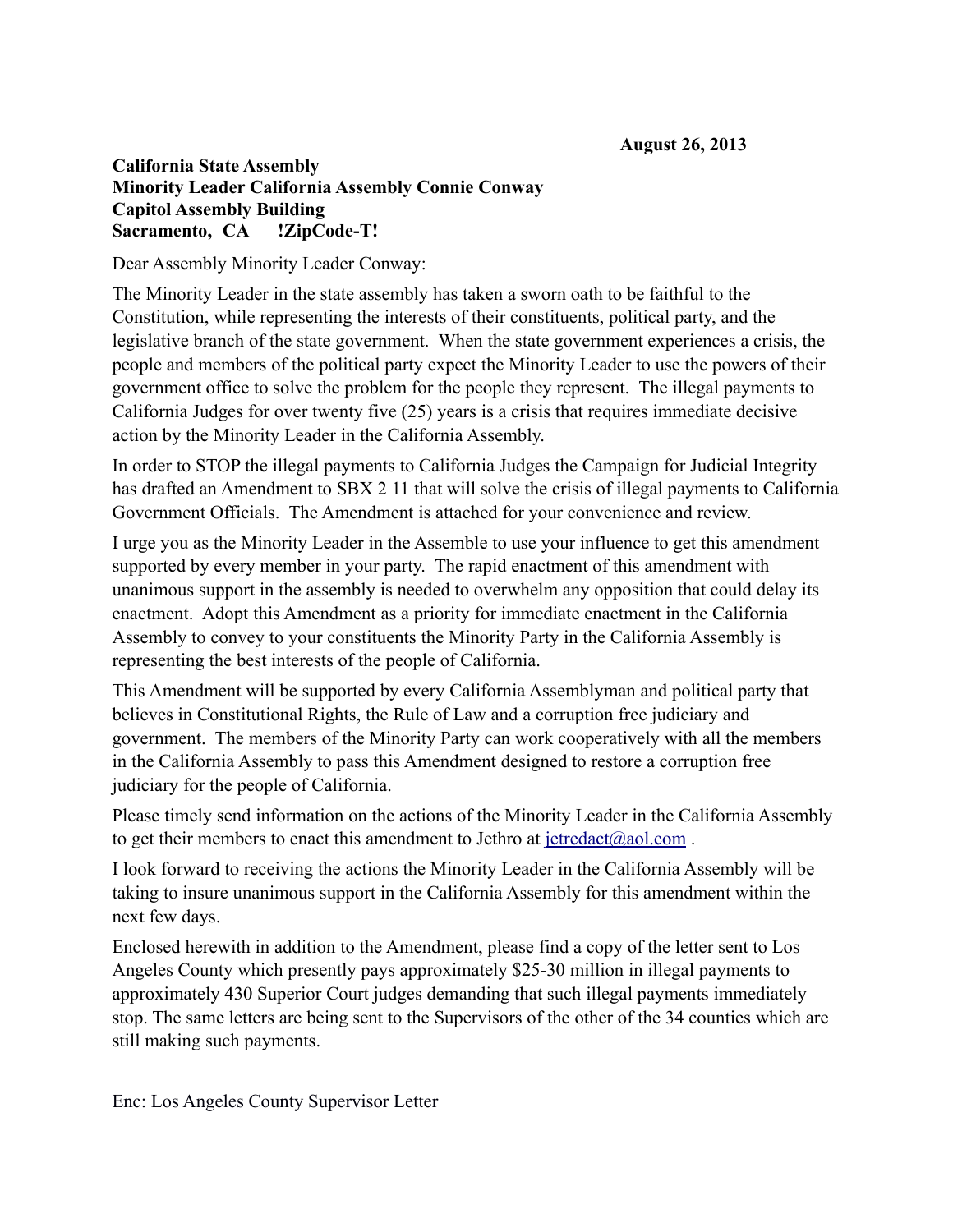**California County Supervisor of Los Angeles Executive Officer of Los Angeles County Supervisors Sachi A. Hamai !AddressL1-T! 500 West Temple Street Los Angeles, CA 90012**

## **Dear County Supervisor Executive Officer Sachi A. Hamai:**

I urge you to immediately stop the county's illegal payments to Superior Court judges, also known as "local judicial benefits."

Over the past 25 years, up to 34 counties illegally paid over \$400 million to over 90% of California's state judges presiding in cases in which the counties were parties. These illegal county payments violated state criminal law, federal criminal law, the U.S. and California Constitutions and laws. These illegal county payments were never disclosed by the judges, the counties, their attorneys, prosecutors and public defenders, and others as required by law. These illegal county payments resulted in the disqualification of the judges in every case in which a county was involved and the annulling and voiding of their decisions as "frauds upon the court", amongst other things.

At the present time it is estimated that these illegal county payments to judges are between \$30- 35 million per year. This letter is sent to you in conjunction with my request that the State Legislature amend SBX 2 11.

SBX 2 11 was enacted 2/20/2009 by over 2/3 of each chamber of the Legislature. SBX 2 11 effectively impeached and convicted over 90% of California's judges for "misconduct in office" by taking illegal payments from counties appearing before them as parties in cases, thereby violating state criminal law, federal criminal law, the U.S. and California Constitutions and laws, and their oath of office. Section 5, of SBX 2 11 gave retroactive immunity from criminal prosecution, civil liability and disciplinary action to the state judges, county supervisors and others who were involved in the illegal county payments to the state judges.

In 2009, the Legislature omitted to remove the corrupt judges and county supervisors from office who violated criminal laws, while giving them retroactive immunity from criminal prosecution.

The Campaign for Judicial Integrity prepared an Amendment to SBX 2 11 (also known as the Fine Amendment) which was last received by State Legislators by e- mail on or about May 20, 2013, from its Chairman Richard I. Fine. During April, 2013, Fine sent State Legislators materials supporting the Amendment.

In 2009, the Legislature omitted to remove the corrupt judges and county supervisors from office who violated criminal laws, while giving them retroactive immunity from criminal prosecution.